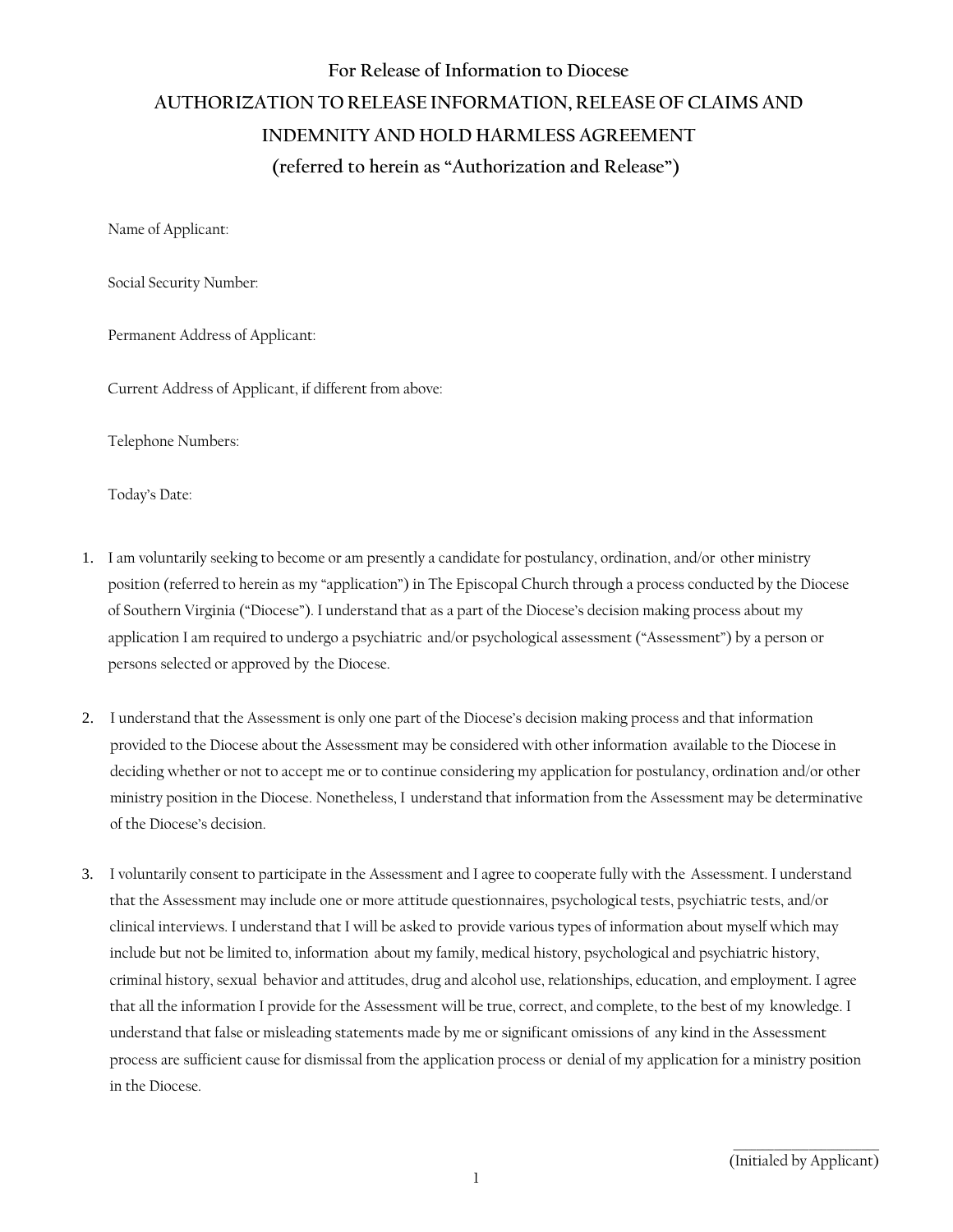- 4. I authorize all mental health professionals involved in the Assessment to disclose to each other, both orally and in writing, all records and information, including opinions, pertaining to the Assessment, including but not limited to my responses to any questionnaires, tests and interview questions.
- 5. I understand that at the conclusion of the Assessment a written report may be prepared which will contain conclusions, opinions, observations, recommendations for follow-up and the like. I authorize the mental health professionals involved in the Assessment to disclose the written Assessment report to the Bishop or Ecclesiastical Authority of the Diocese. I authorize the Bishop or Ecclesiastical Authority to disclose to and discuss the written Assessment report with those involved in the application process. I authorize the mental health professionals involved in the Assessment to discuss the written Assessment report with the Bishop or Ecclesiastical Authority and those involved in the application process.
- 6. I understand and agree that whether or not I have paid for the Assessment or any part thereof, all of the records and documents related to the Assessment do not belong to me and I do not have the right to see them, have them reviewed by or sent to anyone else, or to receive a copy of them at any time. I further understand and agree that I am not entitled to discuss the Assessment with the personnel involved in the Assessment process nor am I entitled to have anyone else discuss the Assessment with them on my behalf. I agree that I will not request or seek to obtain from the Bishop or Ecclesiastical Authority or Diocese or from any of the personnel involved in the Assessment or from any other person or entity the originals or any copies of any records or documents related to the Assessment nor will I authorize anyone to do so on my behalf.
- 7. I understand that after the Assessment described herein, the Diocese may determine that further assessment is necessary before a decision is made on my application. If I elect to participate in such further assessment, all the terms of this Authorization and Release shall apply to any further assessment.
- 8. I understand and agree that the Diocese will have the right to control the use and disclosure of information regarding the Assessment both during consideration of my application and after consideration of my application has terminated, regardless of the action taken on my application, and that the Diocese does not have to obtain any further authorization from me to disclose any information regarding the Assessment or the written Assessment report.
- 9. I consent to the use of information that I provide or that is developed from the Assessment for research purposes, including but not limited to publication and presentation to the scientific or religious communities and/or other audiences, provided that if so used, the information will be presented in a disguised format to preclude identification of my individual identify.